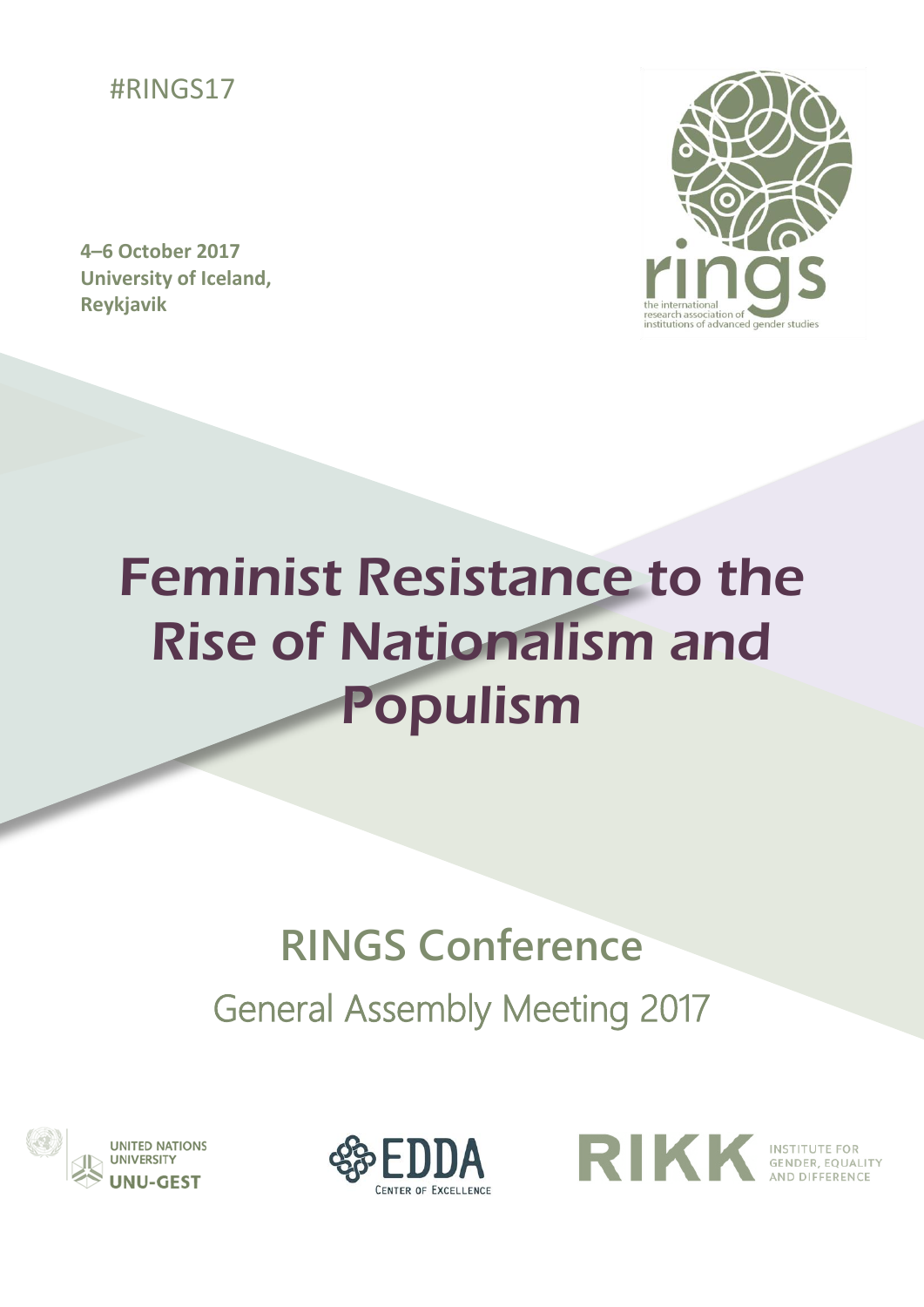

## PROGRAMME

| <b>DAY ONE:</b> | WEDNESDAY, 4 OCTOBER 2017                                                                                                                                                                                                                                                       |
|-----------------|---------------------------------------------------------------------------------------------------------------------------------------------------------------------------------------------------------------------------------------------------------------------------------|
| <b>VENUE:</b>   | National and University Library of Iceland                                                                                                                                                                                                                                      |
| $9:00 - 9:30$   | <b>Registration with Coffee &amp; Tea</b>                                                                                                                                                                                                                                       |
| $9:30 - 10:00$  | <b>Opening &amp; Welcome Addresses</b>                                                                                                                                                                                                                                          |
|                 | Chair: Irma Erlingsdóttir<br>Co-chairpersons RINGS: Jeff Hearn and Tammy Shefer                                                                                                                                                                                                 |
| 10:00-10:45     | Panel 1: The Revival of Nationalist and Populist Right-wing Politics<br>and Counter Feminist Discourses. Part 1                                                                                                                                                                 |
|                 | <b>Chair: Jeff Hearn</b>                                                                                                                                                                                                                                                        |
|                 | Sara Edenheim, Associate Professor of History, Centre for Gender Studies, Umeå<br>University, Sweden<br>Resident Evil: Measuring Intolerance, Regulating Populations, Depoliticizing Identities<br>or a Study in Metaphysics as Public Management                               |
|                 | Jennifer Ramme, Research Assistant/Lecturer, German-Polish Cultural and Literary<br>Relations and Gender Studies, Social and Cultural Sciences, European University<br>Viadrina, Frankfurt Oder, Germany<br>The Right wing Takeover and Pitfalls of Feminist Counter-discourses |
| $10:45 - 11:15$ | <b>Coffee and Tea Break</b>                                                                                                                                                                                                                                                     |
| 11:15-12:00     | Panel 2: The Revival of Nationalist and Populist Right-wing Politics<br>and Counter Feminist Discourses. Part 2                                                                                                                                                                 |
|                 | <b>Chair: Jeff Hearn</b>                                                                                                                                                                                                                                                        |
|                 | Katerina Cidlinska, Research Assistant, National Contact Centre for Gender &<br>Science, Czech Academy of Sciences, and Iva Smidova, Associate Professor, Masaryk<br>University, Czech Republic<br>Czech Ambivalences and the Fragility of Feminism                             |
|                 | Anika Thym, Doctoral Candidate, Network Gender Studies and University of Basel,<br>Switzerland<br>Anti-feminist, Right wing and Neoliberal Social Developments in Switzerland                                                                                                   |
| 12:00-12:15     | <b>Round of Brief Introductions</b>                                                                                                                                                                                                                                             |
| $12:15 - 13:45$ | Lunch                                                                                                                                                                                                                                                                           |
| 13:45-15:15     | <b>Panel 3: Feminisms and Resistances</b>                                                                                                                                                                                                                                       |
|                 | <b>Chair: Kadri Aavik</b>                                                                                                                                                                                                                                                       |
|                 | Tamara Shefer, Professor, University of Western Cape, South Africa<br>Young Women, Politics and Performance in the Project of Gender and Sexual Justice<br>in Contemporary South Africa: Local Feminist Resistances in Global Contexts                                          |
|                 | Olga Shnyrova, Director, Center of Gender Studies, Ivanovo State University, Russia<br>Feminism vs Traditionalism in Contemporary Russia: New Forms of Resistance                                                                                                               |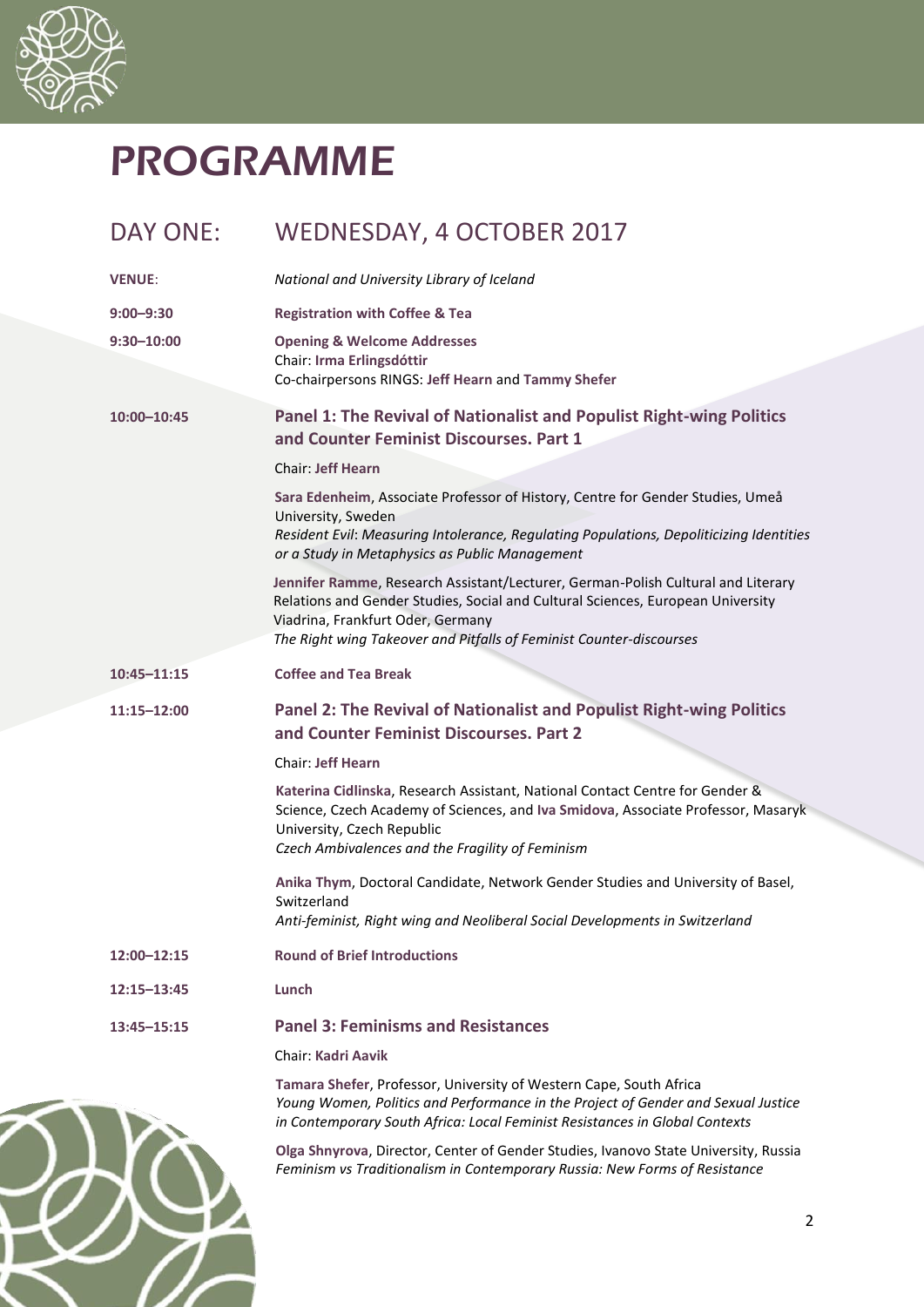

|                | Deevia Bhana, Professor in Gender and Childhood Sexuality at the University of<br>KwaZulu-Natal, South Africa                                                                                                                                                                                                                             |
|----------------|-------------------------------------------------------------------------------------------------------------------------------------------------------------------------------------------------------------------------------------------------------------------------------------------------------------------------------------------|
|                | Forced Love and Teenage Masculine Resistance in Heterosexual Relationship<br><b>Dynamics</b>                                                                                                                                                                                                                                              |
|                | Annadís G. Rúdólfsdóttir, Associate Professor in Research Methodology, Faculty of<br>Education, University of Iceland and Ásta Jóhannsdóttir, Ph.D. Student in Sociology,<br>University of Iceland, Instructor at the Icelandic Academy of Arts and the UI<br>Emerging Feminist Movements: The #Freethenipple Protests in Iceland in 2015 |
| 15:15-15:45    | <b>Coffee and Tea Break</b>                                                                                                                                                                                                                                                                                                               |
| 15:45-17:15    | Panel 4: Gender Discourses in Border Regimes. Part 1                                                                                                                                                                                                                                                                                      |
|                | <b>Chair: Gabriele Griffin</b>                                                                                                                                                                                                                                                                                                            |
|                | Sólveig Anna Bóasdóttir, Professor of Theological Ethics, University of Iceland<br>Refugees and Internally Displaced People: Responsibility across Borders                                                                                                                                                                                |
|                | Anna Karlsdóttir, Senior Researcher Nordregio, Stockholm<br>Refugee Women's Obstacles to Getting Jobs in the Nordic Countries: Comparative<br>Analysis of Validation Practices and Experience, Socio-cultural Taboos and<br><b>Recognized Aspects</b>                                                                                     |
|                | Milica Trakilovic, Ph.D. Candidate, Graduate Gender Programme, Utrecht University,<br>Netherlands<br>Tsunamis, Floods & Rising Tides: Framing Migration as a Natural Disaster in Popular<br>& Political Discourse                                                                                                                         |
|                | Diana Tamale, Youth Crime Watch, Uganda<br>The Impact of Global Commercial Media on Young People's Developing Perceptions of<br>Their Own Cultural Identity and Lifestyle Choices Available to Them                                                                                                                                       |
| 18:00          | <b>Wine Reception</b>                                                                                                                                                                                                                                                                                                                     |
| <b>DAY TWO</b> | <b>THURSDAY, 5 OCTOBER 2017</b>                                                                                                                                                                                                                                                                                                           |
|                | <b>VENUE: National and University Library of Iceland</b>                                                                                                                                                                                                                                                                                  |
| $9:15 - 10:45$ | Panel 5: Gender Discourses in Border Regimes. Part 2                                                                                                                                                                                                                                                                                      |
|                | <b>Chair: Katerina Cidlinska</b>                                                                                                                                                                                                                                                                                                          |
|                | Ulrike E. Auga, Professor, Center of Transdisciplinary Gender Studies, Humboldt<br>University of Berlin, Germany<br>Sexual Violence in and beyond Cologne: Controversies surrounding 'Religion',                                                                                                                                          |
|                | 'Gender', 'Race', 'Class', and 'Nation' in the Context of Migration                                                                                                                                                                                                                                                                       |
|                | Hólmfríður Garðarsdóttir, Professor, Spanish and Latin American Literature,<br>University of Iceland<br><b>Gender and Migration</b>                                                                                                                                                                                                       |
|                | Lina Abirafeh, Director, Institute for Women's Studies in the Arab World, Lebanese<br>American University, Lebanon<br>Child Marriage among Syrian Refugees in Lebanon                                                                                                                                                                     |
|                | Irma Erlingsdóttir, Associate Professor and Director, University of Iceland<br>The Fascist Option in a Moral Crisis: Populist Politics in Contemporary Literature                                                                                                                                                                         |

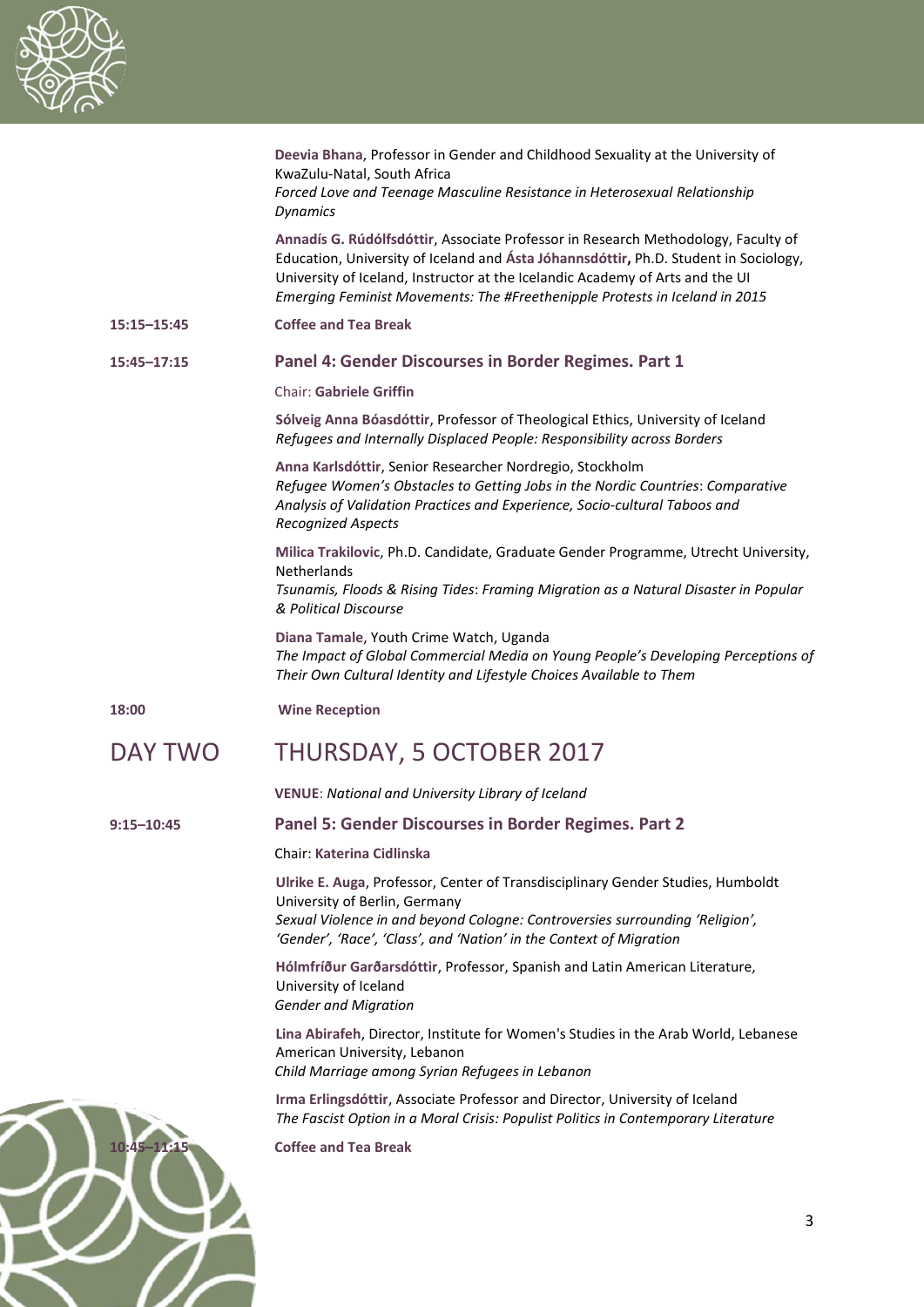

ł

۷

A

| $11:15 - 12:45$ | Panel 6: Political, Social and Sexual In/Exclusions                                                                                                                                                                                                               |
|-----------------|-------------------------------------------------------------------------------------------------------------------------------------------------------------------------------------------------------------------------------------------------------------------|
|                 | <b>Chair: Tamara Shefer</b>                                                                                                                                                                                                                                       |
|                 | Annette von Alemann, Guest Professor, Center for Gender Studies, University of<br>Paderborn, Germany<br>Regimes of Discrimination and Gender Inequalities in Organizations: The Role of Care<br>and Organizational Culture                                        |
|                 | Anália Torres, Coordinator of the Interdisciplinary Centre for Gender Studies (CIEG),<br>Professor, School of Social and Political Sciences (ISCSP), University of Lisboa<br>Mapping Gender and Social Inequalities: Young Women and Men in European<br>Countries |
|                 | Tricia Gray, Assistant Professor, University of Louisville, United States<br>Gender Parity and Electoral Quotas: Regional Analysis of Latin America                                                                                                               |
|                 | Ermira Danaj, Doctoral Student, University of Neuchatel, Switzerland<br>"Spiderman Won't Clean Our windows" - (Homo) Sexuality, Gender and Politics in<br>Post-socialist Albania                                                                                  |
| $12:45 - 14:15$ | Lunch                                                                                                                                                                                                                                                             |
| $14:15 - 15:15$ | Panel 7: Paradoxes of Trans/national Knowledge Production 1                                                                                                                                                                                                       |
|                 | Chair: Sólveig Anna Bóasdóttir                                                                                                                                                                                                                                    |
|                 | Jeff Hearn, Senior Professor, GEXcel Örebro University, Sweden<br>A Lurking Doom this Side of the Abyss: Working In, Around and Away from Nation<br>and Nationalism in Studying Men and Masculinities                                                             |
|                 | Kadri Aavik, Lecturer in Sociology, Tallinn University and Triin Roosalu, Associate<br>Professor, Tallinn University, Estonia<br>Challenges to Academic Knowledge in the Post-truth Era: Lessons from Estonia                                                     |
|                 | Jón Ingvar Kjaran, Assistant Professor, University of Iceland and Ge Wei, Assistant<br>Professor, Peking University, China<br>Gender Equality in Education in China and Iceland: Opportunities for Creating a<br>Transformative Space of Inclusion                |
| 15:15-15:30     | <b>Coffee and Tea Break</b>                                                                                                                                                                                                                                       |
|                 | Panel 8: Paradoxes of Trans/national Knowledge Production 2                                                                                                                                                                                                       |
|                 | Chair: Sólveig Anna Bóasdóttir                                                                                                                                                                                                                                    |
| 15:30-16:15     | Liisa Husu, Professor, Örebro University, GEXcel, Sweden<br>Engaging National Research Policy Stakeholder for Gender Equality: Recent Swedish<br>Developments                                                                                                     |
|                 | Dalenda Largueche, Director, Centre for Research, Studies, Documentation and<br>Information on Women, Tunisia<br>The making of gender Equality in Tunisia's transition                                                                                            |
| 16:15           | <b>Reflections on the Conference</b>                                                                                                                                                                                                                              |
| 20:00           | Conference Dinner, Kolabrautin Restaurant, Harpa Concert Hall                                                                                                                                                                                                     |
|                 |                                                                                                                                                                                                                                                                   |